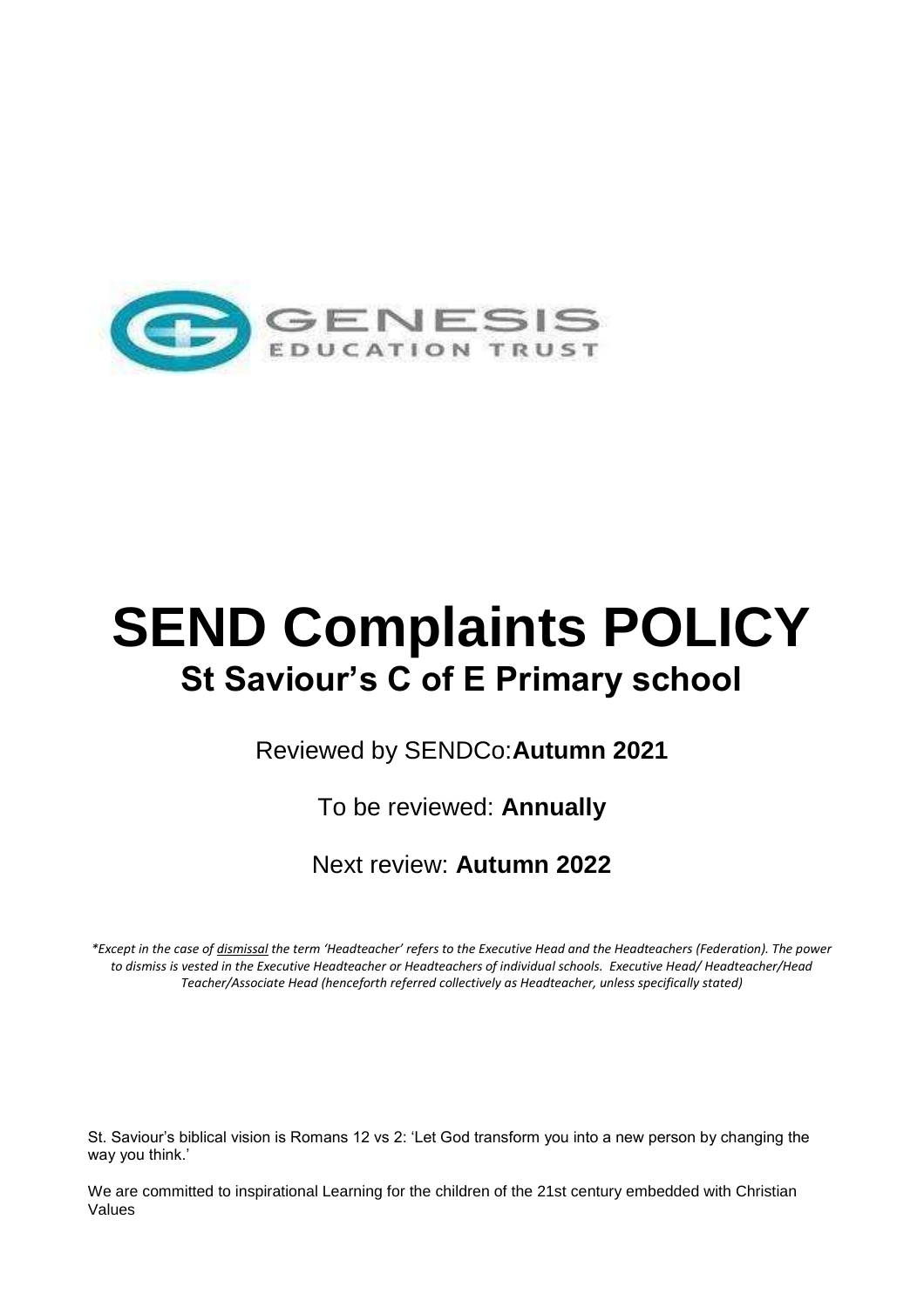# **Contents**

| 1. Aims | 22. Legislation and guidance                                                   |
|---------|--------------------------------------------------------------------------------|
|         | 33. Definitions and scope                                                      |
|         | 34. Principles for investigation                                               |
|         | 45. Stages of complaint (not complaints against the Headteacher or a governor) |
|         | 56. Complaints against the Headteacher or a governor                           |
|         | 77. Referring complaints on completion of the school's procedure               |
|         | 88. Dealing with serial, persistent or unreasonable complaints                 |
|         | 89. Record-keeping                                                             |
|         | 910. Learning lessons                                                          |
|         | 911. Links with other policies 10                                              |
|         |                                                                                |
|         |                                                                                |
|         |                                                                                |
|         |                                                                                |

#### **1. Aims**

Our school aims to meet its statutory obligations when responding to complaints from parents and carers of pupils with SEND needs at the school.

When responding to complaints, we aim to:

- Be impartial and non-adversarial
- Facilitate a full and fair investigation by an independent person or panel, where necessary
- Address all the points at issue and provide an effective and prompt response
- Respect complainants' desire for confidentiality
- Treat complainants with respect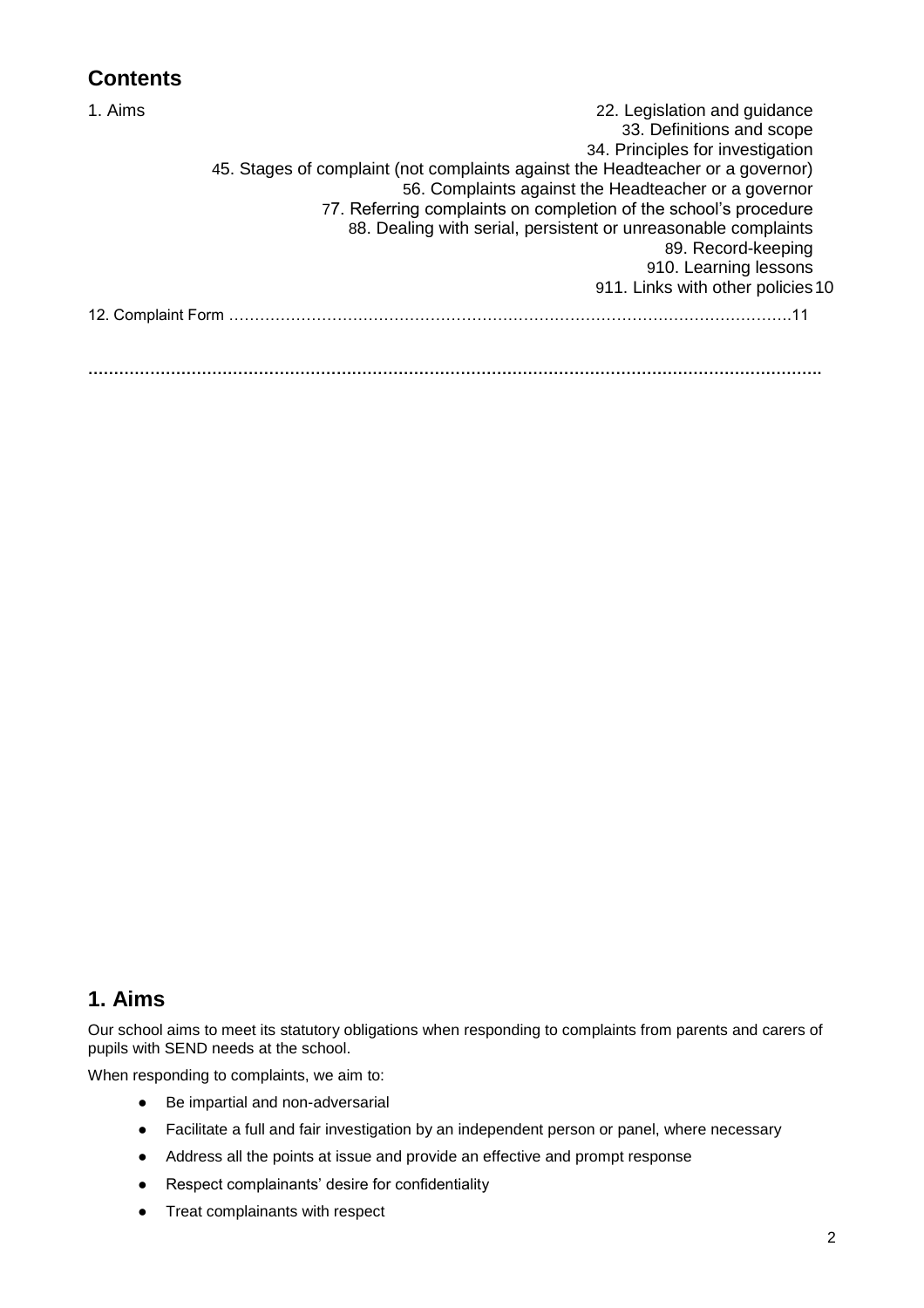- Keep complainants informed of the progress of the complaints process
- Consider how the complaint can feed into school improvement evaluation processes

We try to resolve concerns or complaints by informal means wherever possible. Where this is not possible, formal procedures will be followed.

The school will aim to give the complainant the opportunity to complete the complaints procedure in full.

To support this, we will ensure we publicise the existence of this policy and make it available on the school website.

# **2. Legislation and guidance**

This document meets the requirements of section 29 of the [Education Act 2002,](http://www.legislation.gov.uk/ukpga/2002/32/section/29) which states that schools must have and make available a procedure to deal with all complaints relating to their school and to any community facilities or services that the school provides.

It is also based on [guidance for schools on complaints procedures](https://www.gov.uk/government/publications/school-complaints-procedures) from the Department for Education (DFE).

This document meets the requirements set out in part 7 of the schedule to the [Education \(Independent](http://www.legislation.gov.uk/uksi/2014/3283/schedule/made)  [School Standards\) Regulations 2014,](http://www.legislation.gov.uk/uksi/2014/3283/schedule/made) which states that we must have and make available a written procedure to deal with complaints from parents of pupils at the school.

It is also based on guidance published by the Education and Skills Funding Agency (ESFA) on [creating a](https://www.gov.uk/government/publications/setting-up-an-academies-complaints-procedure)  [complaints procedure that complies with the above regulations,](https://www.gov.uk/government/publications/setting-up-an-academies-complaints-procedure) and refers to [good practice guidance on](https://www.gov.uk/government/publications/school-complaints-procedures)  [setting up complaints procedures](https://www.gov.uk/government/publications/school-complaints-procedures) from the Department for Education (DFE).

This policy complies with our funding agreement and articles of association.

It also refers to [good practice guidance on setting up complaints procedures](https://www.gov.uk/government/publications/school-complaints-procedures) from the Department for Education (DFE).

In addition, it addresses duties set out in the [Early Years Foundation Stage statutory framework](https://www.gov.uk/government/uploads/system/uploads/attachment_data/file/596629/EYFS_STATUTORY_FRAMEWORK_2017.pdf) with regards to dealing with complaints about the school's fulfilment of Early Years Foundation Stage requirements.

# **3. Definitions and scope**

The DFE guidance explains the difference between a concern and a complaint.

A **concern** is defined as "an expression of worry or doubt over an issue considered to be important for which reassurances are sought".

The school will resolve concerns through day-to-day communication as far as possible.

A **complaint** is defined as "an expression of dissatisfaction however made, about actions taken or a lack of action".

The school intends to resolve complaints informally where possible, at the earliest possible stage.

There may be occasions when complainants would like to raise their concerns formally. This policy outlines the procedure relating to handling such complaints.

This policy does not cover complaints procedures relating to:

- Admissions
- Statutory assessments of special educational needs and disabilities (SEND)
- Safeguarding matters
- Exclusion
- Whistle-blowing
- Staff grievances
- Staff discipline

Please see our separate policies for procedures relating to these types of complaints.

Arrangements for handling complaints from parents of children with SEND about the school's support are within the scope of this policy.

The referral structure for SEND complaints is as follows: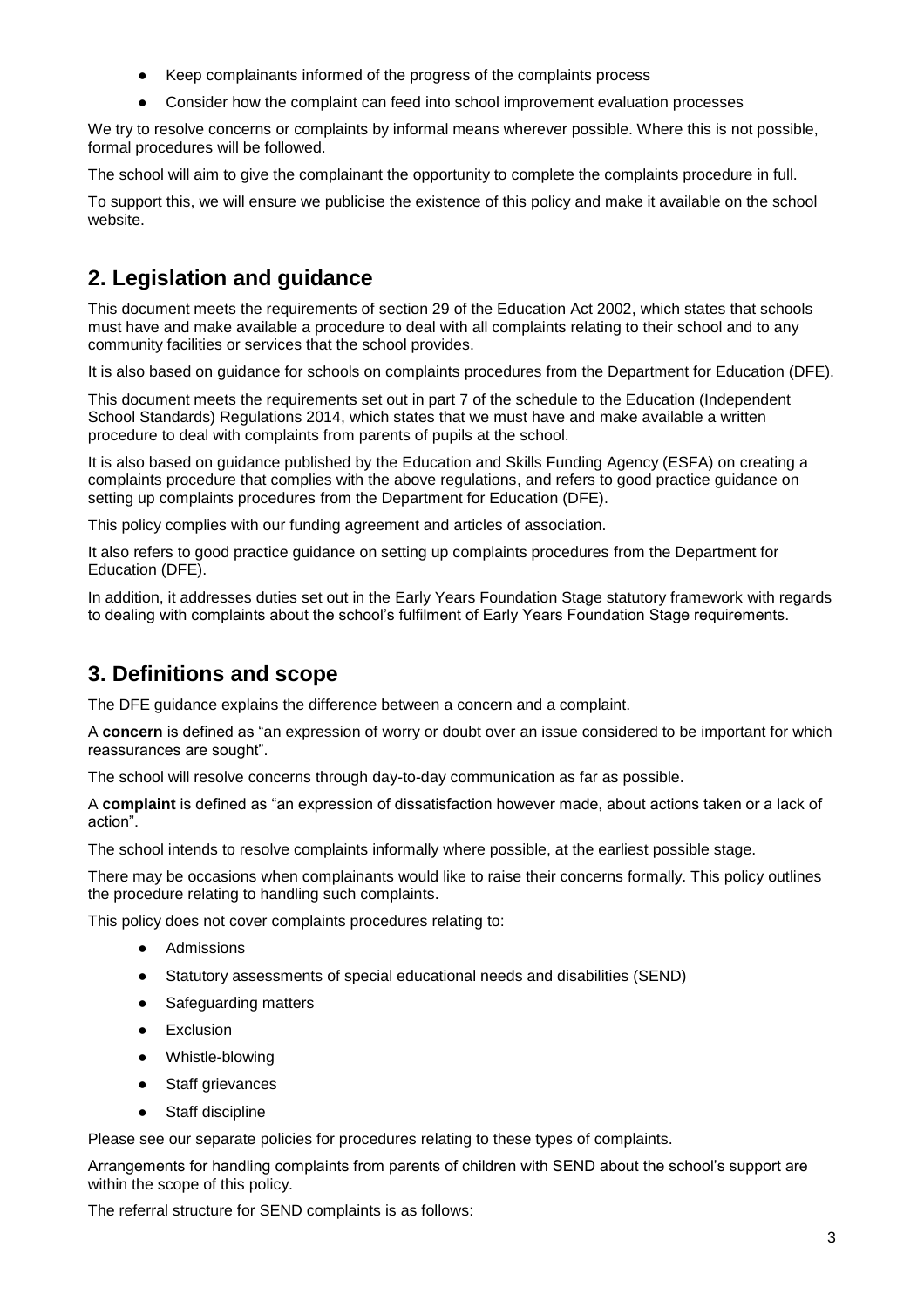class teacher  $\Box$  special educational needs co-ordinator (SENDCO).  $\Box$ Headteacher  $\Box$ Executive Head

When a complaint is made to the Headteacher or Executive Head, (s)he may decide to deal with it or to refer it to an appropriate level in the structure. Where they have asked a colleague to deal with a complaint, feedback should be given to them.

Where a teacher other than the Headteacher receives a complaint (as opposed to an expression of concern) and deals with it, the Headteacher should be notified of the complaint and how it was resolved.

If all informal channels have been exhausted and there is still dissatisfaction, the complainant should be made aware of how formal procedures can be initiated.

Our SEND policy and information report includes information about the rights of parents and carers of pupils with disabilities who believe that our school has discriminated against their child.

Complaints about the services provided by other providers who use school premises or facilities should be directed to the provider concerned.

#### **4. Principles for investigation**

When investigating a complaint, we will try to clarify:

- What has happened
- Who was involved
- What the complainant feels would put things right

We also intend to address complaints as quickly as possible. To achieve this, realistic and reasonable time limits will be set for each action within each stage.

Where further investigations are necessary, new time limits will be set, and the complainant will be sent details of the new deadline with an explanation for the delay.

The school expects that complaints will be made as soon as possible after an incident arises and no later than 3 months afterwards. We will consider exceptions to this time frame in circumstances where there were valid reasons for not making a complaint at that time and the complaint can still be investigated in a fair manner for all involved.

#### **Complaints about our fulfilment of Early Years requirements**

We will investigate all written complaints relating to the school's fulfilment of the Early Years Foundation Stage requirements, and notify the complainant of the outcome within 28 days of receiving the complaint. The school will keep a record of the complaint (see section 9) and make this available to Ofsted on request.

Parents and carers can notify Ofsted if they believe that the school is not meeting Early Years Foundation Stage requirements, by calling 0300 123 4234 or 0300 123 4666, or by emailing [enquiries@ofsted.gov.uk.](mailto:enquiries@ofsted.gov.uk) An online contact form is also available at [https://www.gov.uk/government/organisations/ofsted#org](https://www.gov.uk/government/organisations/ofsted#org-contacts)[contacts.](https://www.gov.uk/government/organisations/ofsted#org-contacts)

We will notify parents and carers if we become aware that the school is to be inspected by Ofsted. We will also supply a copy of the inspection report to parents and carers of children attending the setting on a regular basis.

#### **5. Stages of complaint (not complaints against the Headteacher or a governor)**

*The complaints procedure in academies, including free schools, and independent schools must consist of at least 3 stages, including an informal stage, a formal stage and a panel hearing. The procedure could include more than 3 stages. It must set out clear timescales for responding to, investigating and coming to conclusions at each stage. Insert and adapt the following to reflect your school's circumstances:*

The referral structure is as follows:

class teacher  $\Box$ Special Educational Needs and Disabilities Coordinator  $\Box$  Headteacher  $\Box$ Executive Head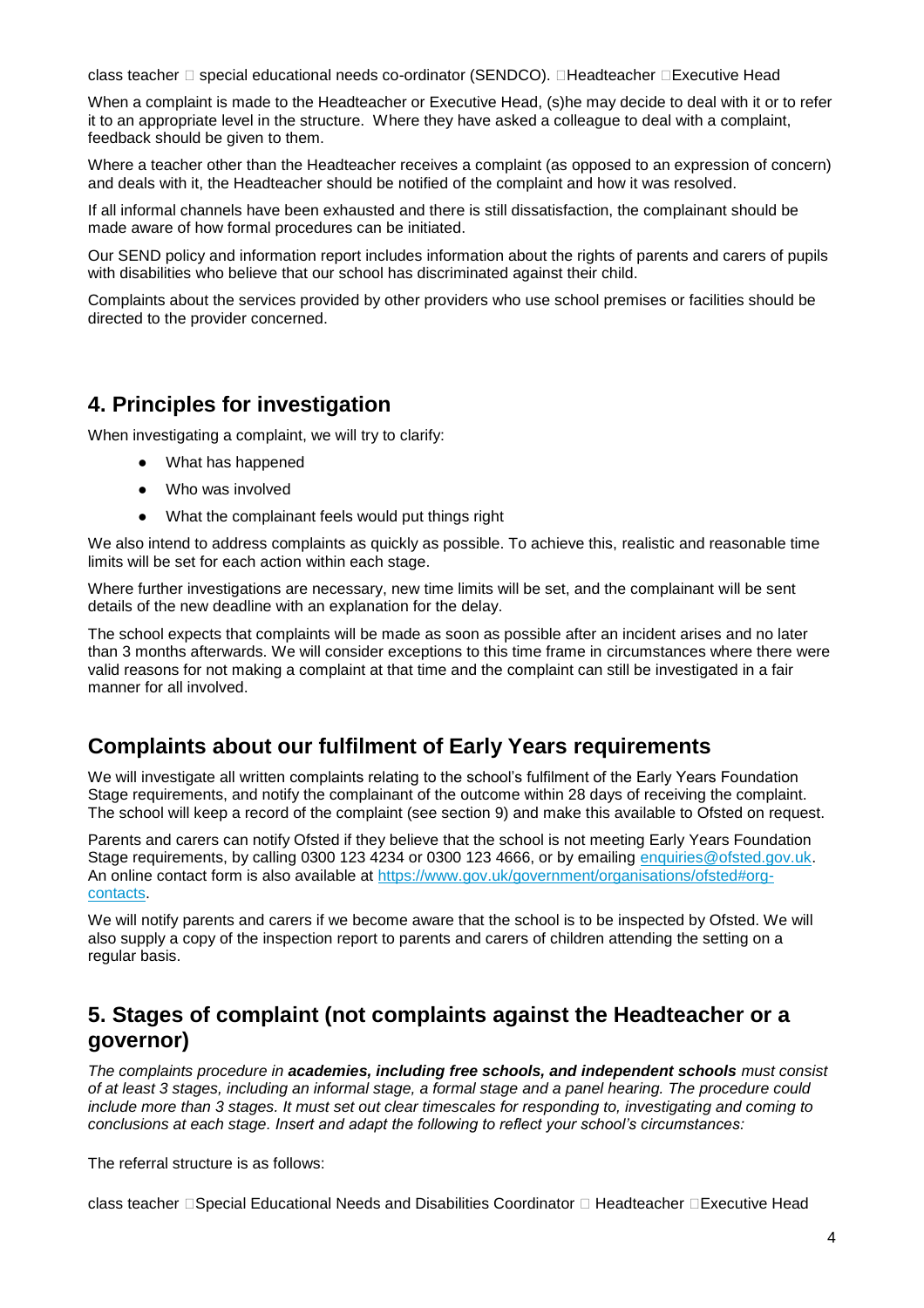On occasions it will be appropriate to by-pass levels in the referral structure – this will be at the discretion of school staff.

When a complaint is made to the Headteacher or Executive Head, they may decide to deal with it or to refer it to an appropriate level in the structure. Where they have asked a colleague to deal with a complaint, feedback should be given to them.

Where a teacher other than the Headteacher receives a complaint (as opposed to an expression of concern) and deals with it, the Headteacher should be notified of the complaint and how it was resolved.

If all informal channels have been exhausted and there is still dissatisfaction, the complainant should be made aware of how formal procedures can be initiated.

# **Stage 1: The First Contact:**

**Guidelines for Dealing with Concerns and Complaints Informally**

Complaints will be dealt with promptly, thoroughly and, in the first instance, on an informal basis.

- 1.1 The majority of concerns and complaints should be able to be resolved informally. There are many occasions where concerns are resolved straight away through the class teacher or SENDCo.
- 1.2 If contacting the school to request a meeting about an area of concern, parents and carers should always indicate the general area of concern to the member of staff they are speaking to. This will enable them to be referred to the right person and enable this person to gather any appropriate information enabling them to respond to the concern quickly.
- 1.3 Complaints should be dealt with at the most appropriate level. This will be determined by the nature and seriousness of the complaint. Under no circumstances should teachers become involved in discussions about the professional performance of a colleague. Where a member of staff feels that there should be upward referral of complaints, the referral structure is given above. In the event of a complaint being made to a member of the Governing Body, the complainant should be advised to speak to the Headteacher or Headteacher to resolve the matter informally. Governors must not prejudice themselves by discussing the complaint as this would prevent them from participating in a panel at a later stage.
- 1.4 When parents raise their concern with the appropriate member of staff they will clarify with the parent the nature of the concern. It can be helpful to identify at this point what outcome the parent is looking for.
- 1.5 The staff member will seek to resolve the complaint at this stage. The staff member will ensure that the parent is clear what action (if any) or monitoring of the situation has been agreed, putting this in writing where this seems the best way of making things clear. The staff member will keep a written record of the complaint and the action taken and notify the SENDCo. The SENDCo will then notify the Headteacher that a complaint has been made.
- 1.6 If the member of staff first contacted cannot immediately deal with the matter, s/he will refer the complaint to the SENDCo or Deputy/Assistant Head. On certain issues, the Headteacher may decide to deal with concerns directly at this stage.
- 1.7 If the concern relates to the Executive Head, the parent should contact the Chair of the Governing Body through the school office. The Chair may investigate the complaint, or may delegate this task to another Governor.

#### **Stage 2: Referral to the Headteacher for Investigation**

2.1 If the parent is not satisfied that their complaint has been adequately dealt with, they may put their complaint in writing to the Headteacher and ask them to investigate. The Headteacher may delegate the investigation to the Deputy Head or Assistant Head.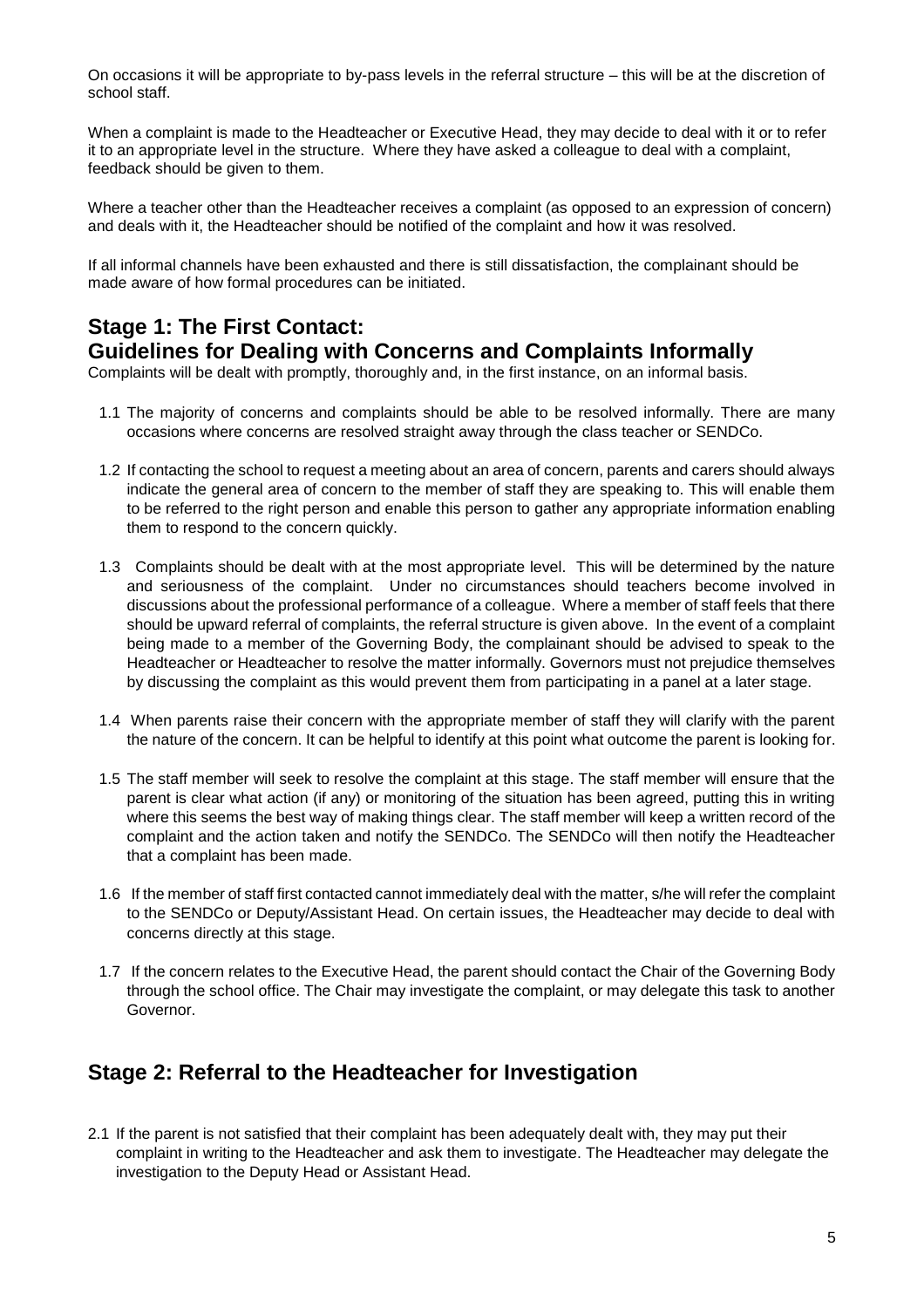- 2.2 If the Headteacher has been involved at Stage 1, the Stage 2 investigation will be carried out by another member of SLT or a Governor.
- 2.3 As necessary, the Headteacher (or designate) will interview witnesses and take statements from those involved.
- 2.4 Once all the relevant facts have been established, the Headteacher (or designate) will produce a written response to the complainant.

#### **Possible Outcomes at Stage 2**

3.1 When informal procedures have been exhausted, complainants should be informed clearly by the Headteacher that:

- a) The matter about which they complained has been dealt with appropriately by staff within the context of school policies and procedures, OR
- b) The complaint has been found by the Headteacher to be valid and that the Headteacher within his/her responsibility for overall internal management of the school will take appropriate action, OR
- c) The Headteacher / Executive Head will refer the matter to the Governing Body for their consideration.
- 3.2 The written response will include an explanation of the decision and the reasons for it. Where appropriate, this will include what action the school will take to resolve the complaint
- 3.3 The complainant will be advised in the written response. Should s/he feels that their complaint has not been investigated in line with these procedures, they should write to the Chair of the Governing Body within two weeks of receiving the written response to request a review. This request for a review will need to set out the reasons for the request, clearly stating which aspects of this procedure they feel have not been followed correctly

# **Stage 3: Review by the Governing Body**

- 4.1 The Governing Body will not take any role in a complaints investigation, other than to review a case to determine whether the complaints procedure was followed correctly. The only exception will be if the complaint relates to the Governing Body or a member of the Governing Body. In these cases, the Chair of the Governing Body will appoint an Investigating Officer.
- 4.2 Upon receipt of a written request by the complainant for the complaint to proceed to stage 3, the Chair of the Governing Body will write to the complainant to acknowledge receipt of the written request for review.
- 4.3 The acknowledgement will inform the complainant that the complaint will be heard by three members of the school's Governing Body. The letter will reiterate that the role of the panel is to review whether the correct procedure has been followed by the school in addressing the original complaint and that the Panel will not review the decisions taken at Stage 1 and Stage 2, nor will the Panel hear any new evidence.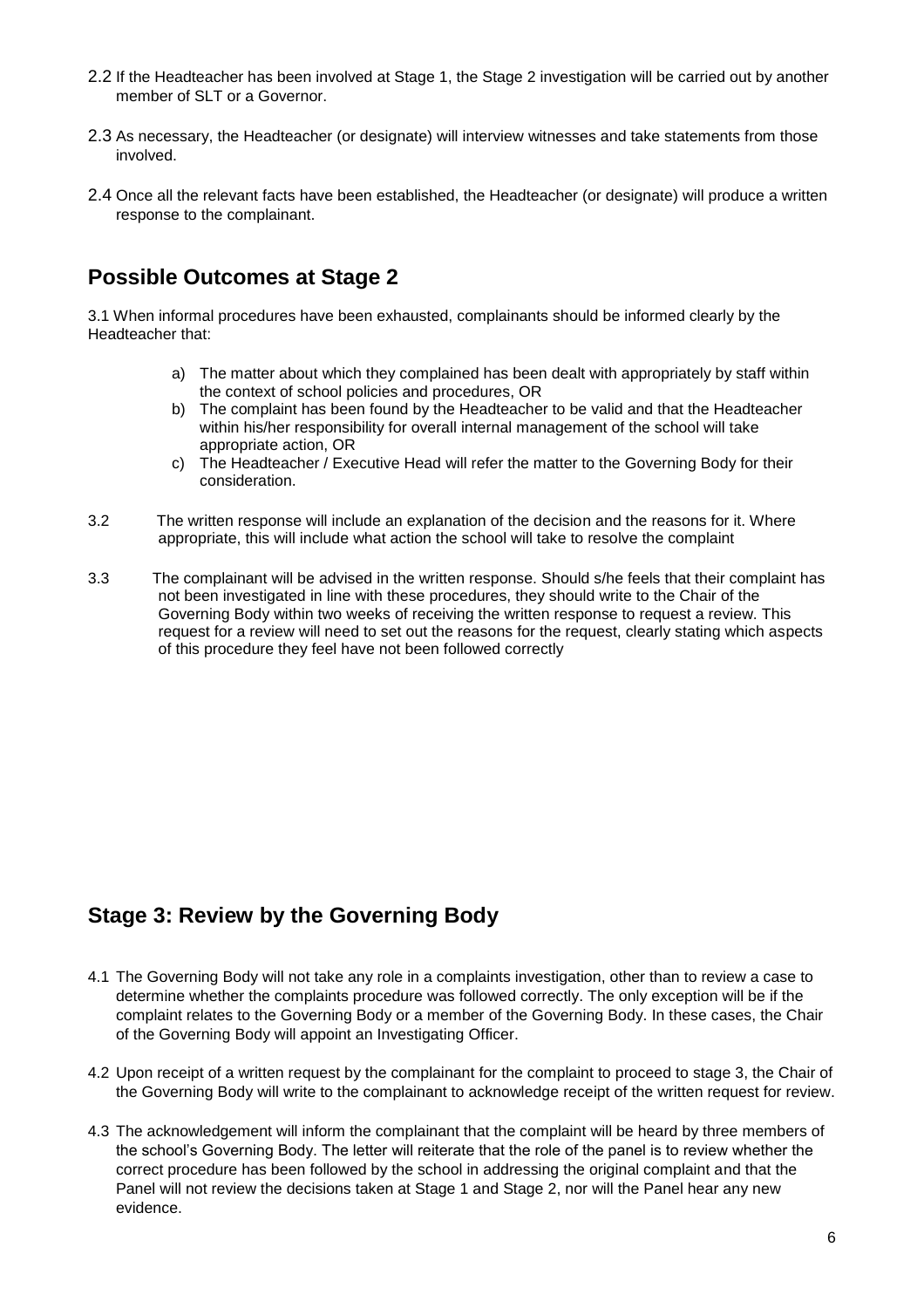- 4.4 The Chair of the Governing Body will arrange to convene a Governors' Complaints Panel. The panel members will be governors who have had no prior involvement with the complaint. If s/he has not previously been involved, the Chair or Vice Chair of the Governing Body will generally chair the panel; however; if both have been involved, or are unavailable, another Governor will chair the panel.
- 4.5 The Chair of the Panel will write and inform the complainant, Headteacher / Executive Head and members of the Panel at least five working days in advance, of the date, time and place of the meeting. The request for review setting out why the complainant believes the complaints procedure has not been correctly followed will be enclosed with this letter. The notification to the complainant will also inform him/her of the right to be accompanied to the meeting by a friend/advocate/interpreter.
- 4.6 It is the responsibility of the Chair of the Panel to ensure that the meeting is properly minuted by the Clerk to Governors.
- 4.7 The meeting will allow for:
	- The complainant to explain why they believe their complaint has not been handled in accordance with this procedure
	- The Headteacher / Executive Head to explain the procedure followed by the school
	- panel members to have an opportunity to question both the complainant and the Headteacher / Executive Head
	- Final statements by both the complainant and the Headteacher / Executive Head.
- 4.8 The Chair of the Panel will explain to the complainant and the Headteacher / Executive Head that the Panel will now consider its decision, and a written decision will be sent to both parties within 15 working days. The complainant and Headteacher / Executive Head will then leave.
- 4.9 The Panel will then reach a decision on whether this procedure has been correctly followed.
- 4.10 A written statement outlining the decision of the Panel will be sent to the complainant and Headteacher within 15 working days.
- 4.11 The school will ensure that a copy of all correspondence and notes are kept on file in the school's records. These records will be kept separately from a pupil's personal records.

#### **6. Complaints against the Headteacher or a Governor**

Complaints made against the Headteacher should be directed to the chair of governors (Rev Canon Ade Ademola) and will be investigated using the same process as Stage 2.

The complaint will be acknowledged by the Chair of the Governing Body who will write to the complainant to acknowledge receipt of the written request for review. The Chair of Governors (or other person appointed by the Chair of Governors for this purpose) will then conduct their own investigation. Depending on the nature of the complaint, the Chair of Governors may invite the complainant to a meeting to discuss their concerns further and obtain additional information or clarify the resolution they are seeking. The written conclusion of this investigation will be sent to the complainant within 15 school days.

Where a complaint is against the chair of governors or any member of the governing board, it should be made in writing to the clerk to the governing board (Gill Hand) in the first instance.

#### **7. Referring complaints on completion of the school's procedure**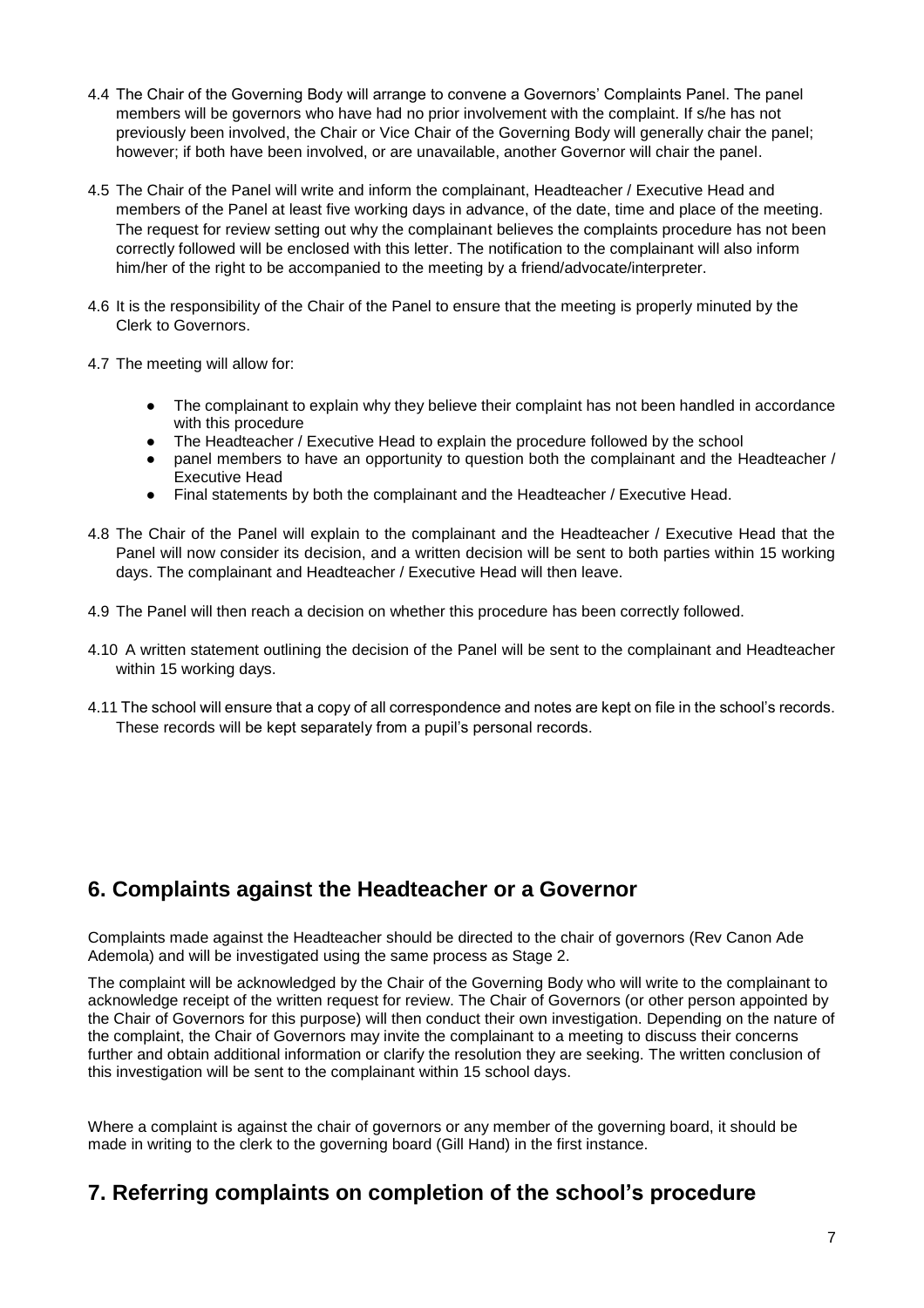If the complainant is unsatisfied with the outcome of the school's complaints procedure, they can refer their complaint to the ESFA (Education and Skills Funding Agency). The ESFA will check whether the complaint has been dealt with properly by the school. The ESFA will not overturn a school's decision about a complaint. However, it will look into:

- Whether there was undue delay, or the school did not comply with its own complaints procedure
- Whether the school was in breach of its funding agreement with the secretary of state
- Whether the school has failed to comply with any other legal obligation

If the school did not deal with the complaint properly, it will be asked to re-investigate the complaint. If the school's complaints procedure is found to not meet regulations, the school will be asked to correct its procedures accordingly.

For more information or to refer a complaint, see the following webpage:

<https://www.gov.uk/complain-about-school>

#### **8. Dealing with serial, persistent or unreasonable complaints**

The school will endeavour to be helpful to individuals contacting us with a concern, request for information or a complaint.

However, in cases where a school is contacted repeatedly by an individual making the same points, or asking the school to reconsider their position despite all stages of the complaint procedure being followed, the school will need to act appropriately in such circumstances.

The school reserves the right to not respond to complaints that have been previously investigated and completed fully in accordance with the school's complaints procedure.

Should the school view the persistent and unreasonable contact of a complainant as constituting spurious, vexatious, abusive, unreasonably persistent or harassing and threatening behaviour, we will take steps supported by legal action as appropriate to ensure the school can continue its work safely and securely.

The Genesis Education Trust defines unreasonable complaints as 'those who, because of the frequency or nature of their contacts with the school, hinder our consideration of their or other people's complaints' (DfE January 2016).

A complaint may be regarded as unreasonable when the person making the complaint:-

- $\circ$  Refuses to articulate their complaint or specify the grounds of their complaint and outcomes sought, despite offers of assistance.
- o Refuses to cooperate with the complaints investigation whilst still wishing for it to be resolved.
- o Refuses to accept certain issues are not within the scope of the complaints procedure.
- $\circ$  Insists on the complaint being dealt with in ways which are not compatible with the complaints procedure and good practice.
- $\circ$  Introduces trivial or irrelevant information and expects these to be taken into account and commented on, or raises large numbers of detailed but unimportant questions, and insists these are answered fully and often immediately and to their own timescales.
- o Makes unjustified complaints about staff dealing with the issued and seeks to have them replaced.
- o Changes the basis of the complaint as the investigation proceeds.
- $\circ$  Repeatedly makes the same complaint (despite previous investigation and outcome concluding the complaint is groundless).
- $\circ$  Refuses to accept the findings of the investigation into the complaint where the school's complaint procedure has been fully and properly implemented and completed, including referral to the DfE.
- o Seeks an unrealistic outcome.
- o Makes excessive demands on school time by frequent, lengthy, complicated and stressful contact with staff regarding the complaint in person, in writing, by email and by telephone while the complaint is being dealt with.

A complaint may also be considered unreasonable if the person making the complaint does so either face-to-face, by telephone or in writing or electronically:-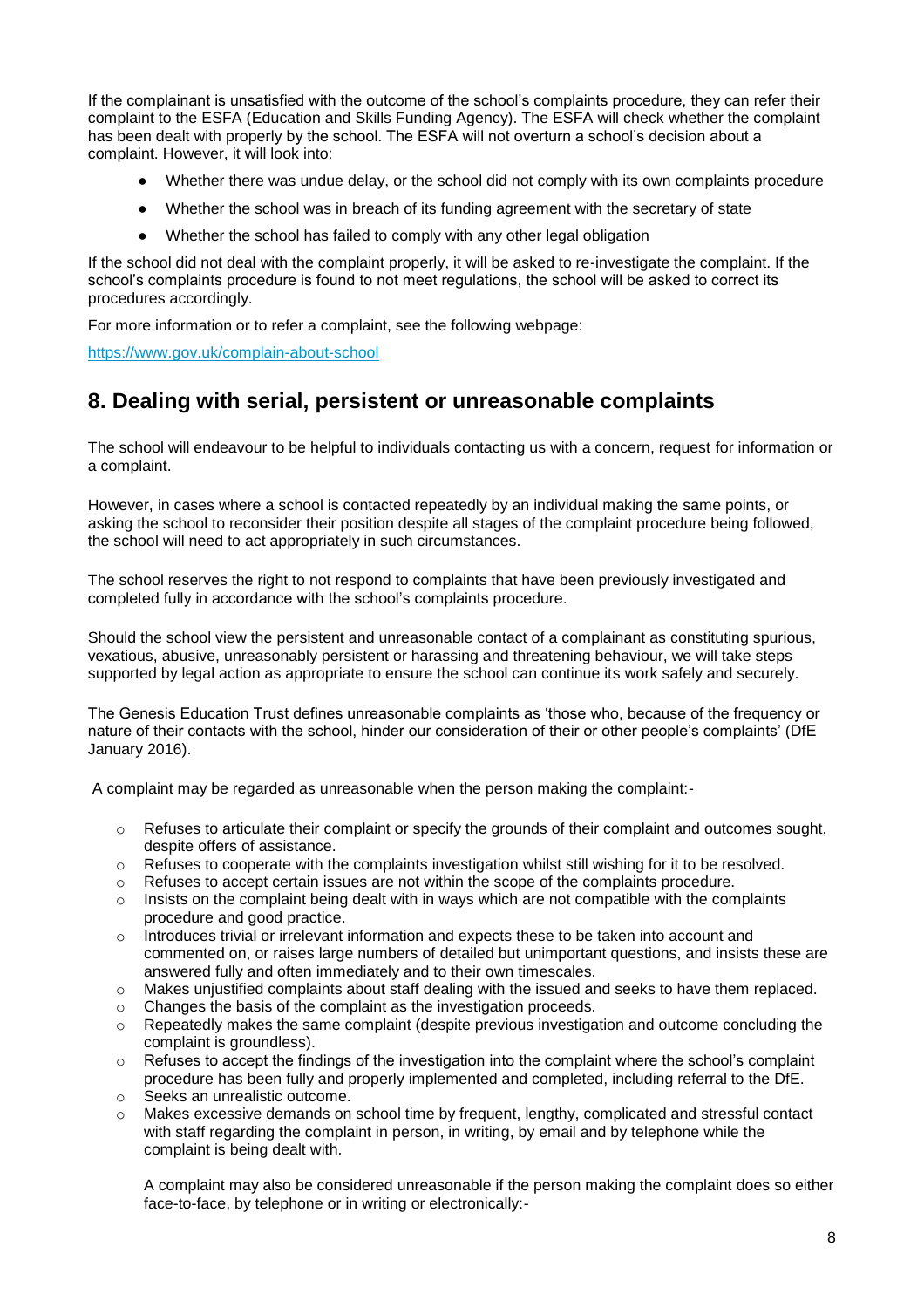Maliciously

- o Aggressively
- o Using threats, intimidation or violence
- o Using abusive, offensive or discriminatory language
- o Knowing it to be false
- o Using falsified information
- $\circ$  Publishing unacceptable information in a variety of media such as social media, websites and newspapers.

Whenever possible, the Executive Headteacher or the Chair of Governors will discuss any concerns with the complainant informally before applying an 'unreasonable' marking to a complaint.

If the behaviour continues, the Executive Head will write to the complainant explaining that their behaviour is unreasonable and asking them to change it. For complainants who excessively contact the school causing a significant level of disruption, we may specify methods of communication and limit the number of contacts in a communication plan. This will usually be reviewed after 6 months.

In response to any serious incident of aggression or violence, the concerns and actions taken will be put in writing immediately and the police will be informed. This may also include banning individuals from school premises.

# **9. Record-keeping**

The school will record the progress of all complaints, including information about actions taken at all stages, the stage at which the complaint was resolved, and the final outcome. The records will also include copies of letters and emails, and notes relating to meetings and phone calls.

This material will be treated as confidential and held centrally, and will be viewed only by those involved in investigating the complaint or on the review panel.

This is except where the secretary of state (or someone acting on their behalf) or the complainant requests access to records of a complaint through a freedom of information (FOI) request or under the terms of the Data Protection Act, or where the material must be made available during a school inspection.

The details of the complaint, including the names of individuals involved, will not be shared with the whole governing board in case a review panel needs to be organised at a later point.

Where the governing board is aware of the substance of the complaint before the review panel stage, the school will (where reasonably practicable) arrange for an independent panel to hear the complaint.

Complainants also have the right to request an independent panel if they believe there is likely to be bias in the proceedings. The decision to approve this request is made by the governing board, who will not unreasonably withhold consent.

# **10. Learning lessons**

The Chair of Governors will review any underlying issues raised by complaints with the Headteacher and/ or Executive Head, where appropriate, and respecting confidentiality, to determine whether there are any improvements that the school can make to its procedures or practice to help prevent similar events in the future.

# <span id="page-8-0"></span>**11. Links with other policies**

Policies dealing with other forms of complaints include:

- Admissions policy
- Safeguarding policy
- Exclusion of pupils policy
- **SEND policy**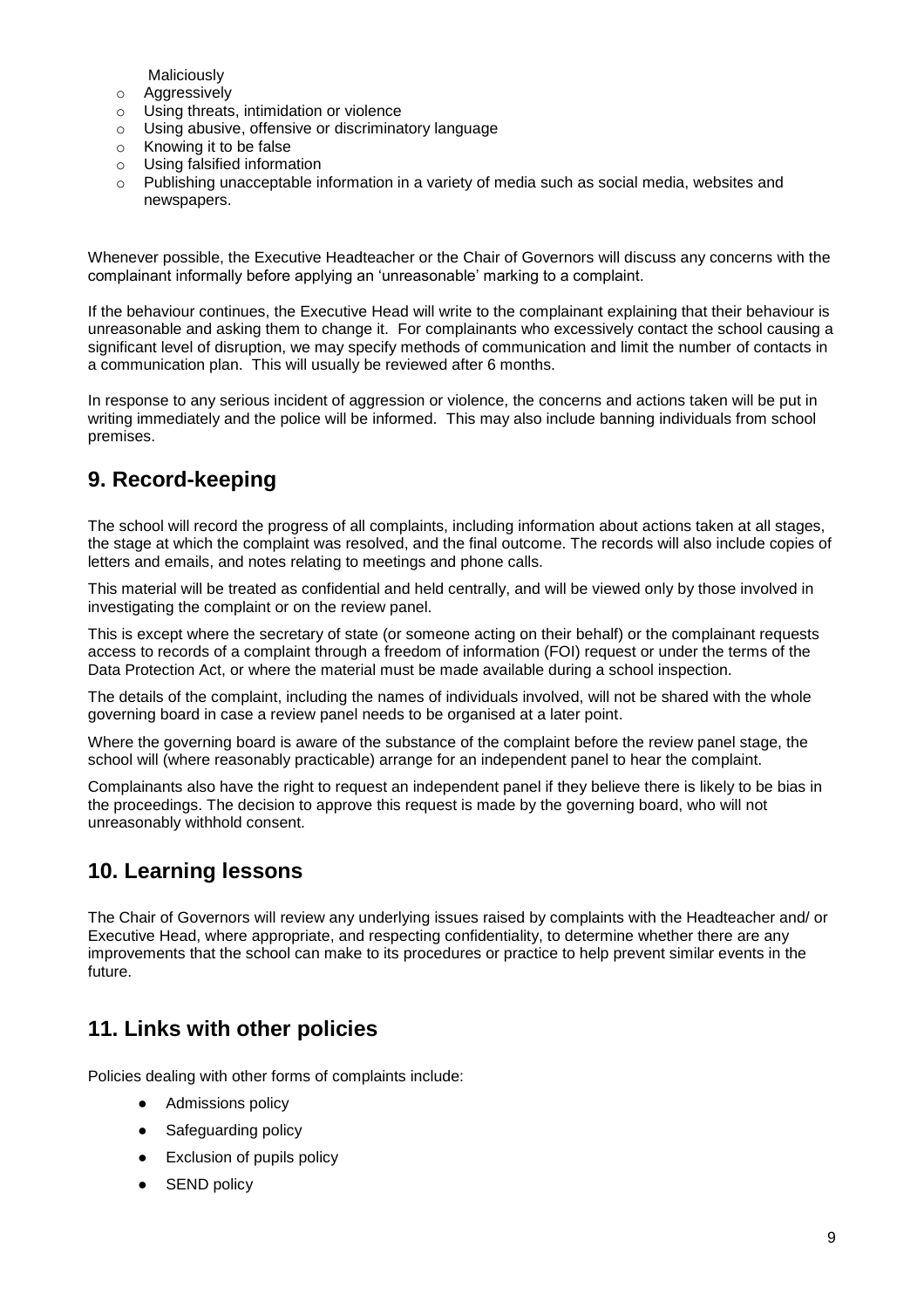- Disability equality policy
- SEND information report
- Disciplinary procedures

# **Genesis Education Trust Complaint Form**

Please complete this form and return to the Headteacher who will acknowledge its receipt and inform you of the next stage in the procedure.

| Name of School in the Trust                                                   |       |
|-------------------------------------------------------------------------------|-------|
| <b>Your Name</b>                                                              |       |
| Relationship with the school (e.g.<br>Parent of a pupil on the school's roll) |       |
| Pupil's Name (if relevant to your<br>complaint)                               | Class |
| Your Address                                                                  |       |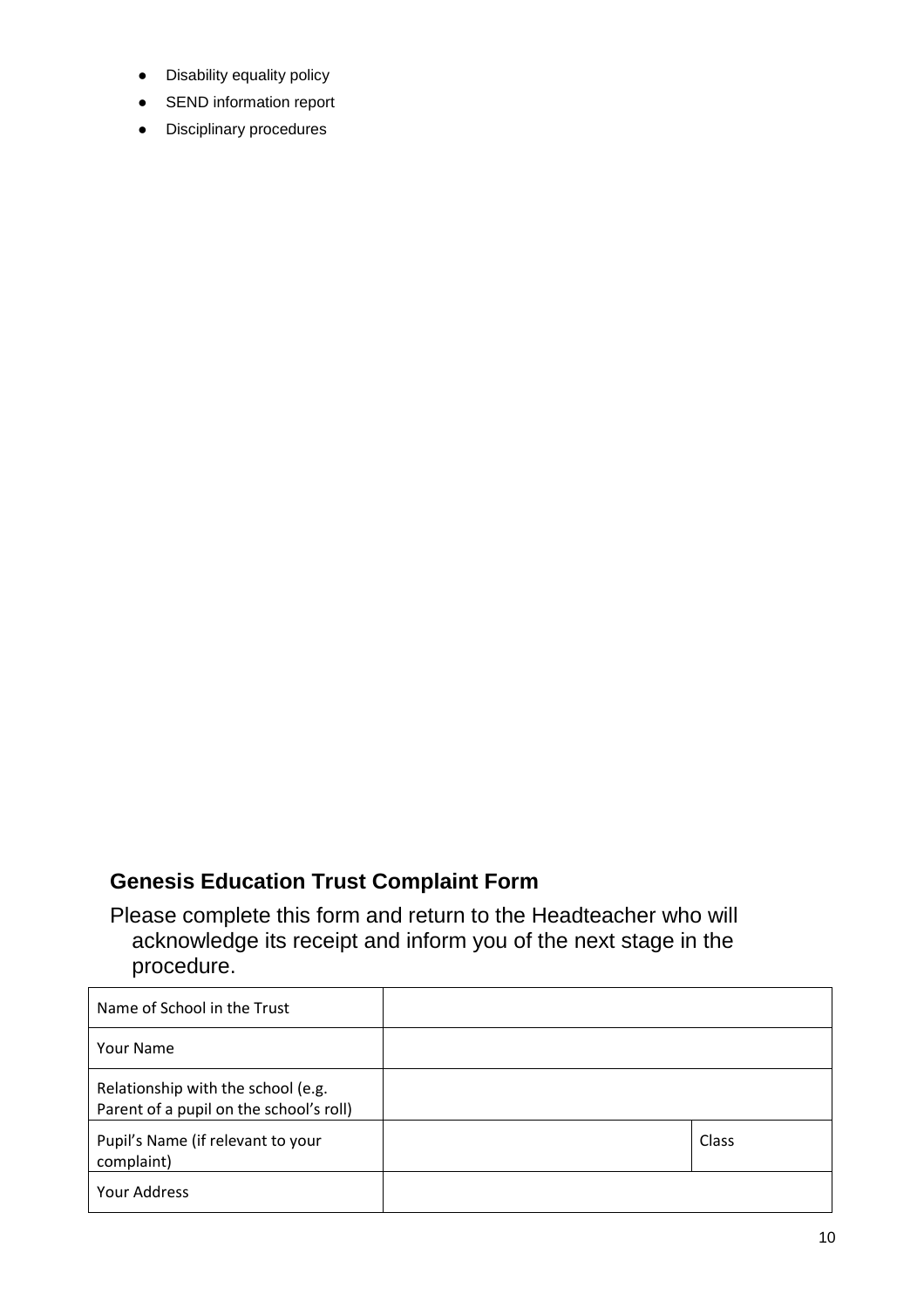| Daytime Telephone Number                                                                                                                                                                       |                                                                                                                   |  |  |  |  |
|------------------------------------------------------------------------------------------------------------------------------------------------------------------------------------------------|-------------------------------------------------------------------------------------------------------------------|--|--|--|--|
| <b>Evening Telephone Number</b>                                                                                                                                                                |                                                                                                                   |  |  |  |  |
| be fully investigated                                                                                                                                                                          | Please give details of your complaint, (including dates, names of witnesses etc ) to allow the matter to          |  |  |  |  |
| You may continue on separate paper, or attach additional paperwork, if you wish. If you have already<br>provided information it would be helpful if you could summarise the main points above. |                                                                                                                   |  |  |  |  |
| Number of additional pages attached                                                                                                                                                            |                                                                                                                   |  |  |  |  |
| written to and what was the outcome?)                                                                                                                                                          | What action, if any, have you already taken to try and resolve your complaint? (i.e. whom have you spoken with or |  |  |  |  |
|                                                                                                                                                                                                |                                                                                                                   |  |  |  |  |
| What actions do you feel might resolve the problem at this stage?                                                                                                                              |                                                                                                                   |  |  |  |  |
|                                                                                                                                                                                                |                                                                                                                   |  |  |  |  |
|                                                                                                                                                                                                |                                                                                                                   |  |  |  |  |